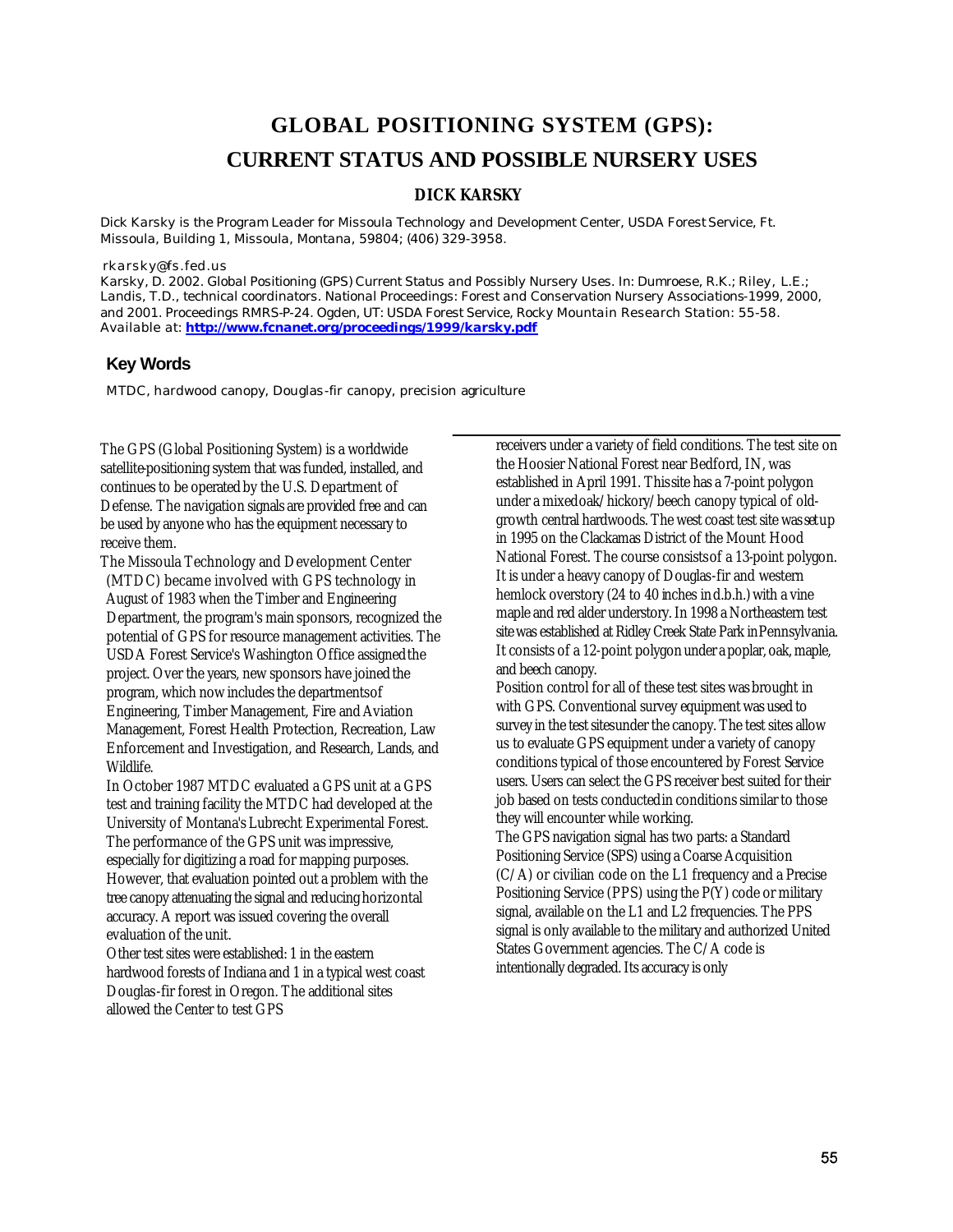guaranteed to be within 100 meters 95% of the time and within 300 meters 99% of the time. This intentional inaccuracy is called Selective Availability (SA). The PPS receivers have encryption devices that remove selective availability. These receivers provide autonomous accuracy on the order of 9 to 10 meters under the canopy.

A procedure known as differential correction was developed to improve the accuracy of the C/A signal and remove the selective availability. A second receiver is placed over a known point, or a base station is used and positions are recorded there while the roving second receiver is recording positions in the field. Because the base station receiver is on a known point, the difference between its recorded position and the known value is calculated. Position data from the roving receiver can be corrected using these values. Corrections can be made in real time if the correction signal is radioed back to the roving receiver. Otherwise, corrections can be made later by postprocessing the data.

In May 1994 the Forest Service Annex to the Memorandum of Agreement between the Department of Defense and the Department of Agriculture was signed. This agreement authorized the Forest Service and other agencies that signed annexes to use GPS receivers. Figure 1 shows some typical accuracies that can be obtained with PPS receivers and C/A code receivers.

#### **NEW OPPORTUNITIES IN GPS**

#### **Satellite Broadcast of Differential Signal**

In the past, local services (usually an FM radio station) had to be available to broadcast the differential correction signal to the remote GPS receiver. Another method was to set up a base station over a known point and relay that correction signal to the remote GPS receiver. Now a satellite service is available to relay the differential correction signal to GPS receivers that are equipped to receive them. The satellite providing this service is in a geosynchronous orbit near the equator. In the northern United States, this signal is hard to receive under a dense forest canopy.

### **Dual-Frequency Capability**

If a receiver is capable of tracking both the L1 and L2 frequencies, it can compare these signals and reduce the amount of error caused by conditions in the ionosphere. This capability will be more common when new satellites become available with the second and third frequencies.

## **Second and Third Civil Frequencies**

By 2005, two additional civil frequencies will be added to the replacement satellites for the GPS constellation. This system will be operational around the year 2010. There is some talk about moving the schedule up if Congress approves additional funding. With these additional frequencies a new military code will be added that will make the SA unnecessary. A vice-presidential order says that Selective Availability will be turned off by year 2006 if the military has an alternate method of ensuring national security. When Selective Availability is turned off, the position accuracy of standard handheld GPS receivers will be in the 8- to 10-meters range.

### **Differential GPS (DGPS) Continuous Coverage**

The National Geodetic Survey is installing broadcast stations across the United States that will provide double-coverage broadcasting of the differential correctional signal anywhere in the United States. When the system is completed, receivers will be able to use differential correction for real-time accuracy in the order of 2 to 3 meters in the open and 5 to 8 meters under a forest canopy. The latest schedule for completion of these broadcast stations is the year 2003.

#### **Embedded Chips**

Electronic chips and boards with embedded GPS receivers are becoming commonplace. GPS will soon be widely used for navigation purposes in personal vehicles. Receivers are getting smaller (some are the size of a postage stamp), and they are becoming more sensitive.

#### **New Techniques**

Just as differential correction of the GPS signal has increased its accuracy, other techniques will be developed that will further increase accuracy and reduce the effects of multipath signals (those that bounce off objects such as cliffs). Techniques may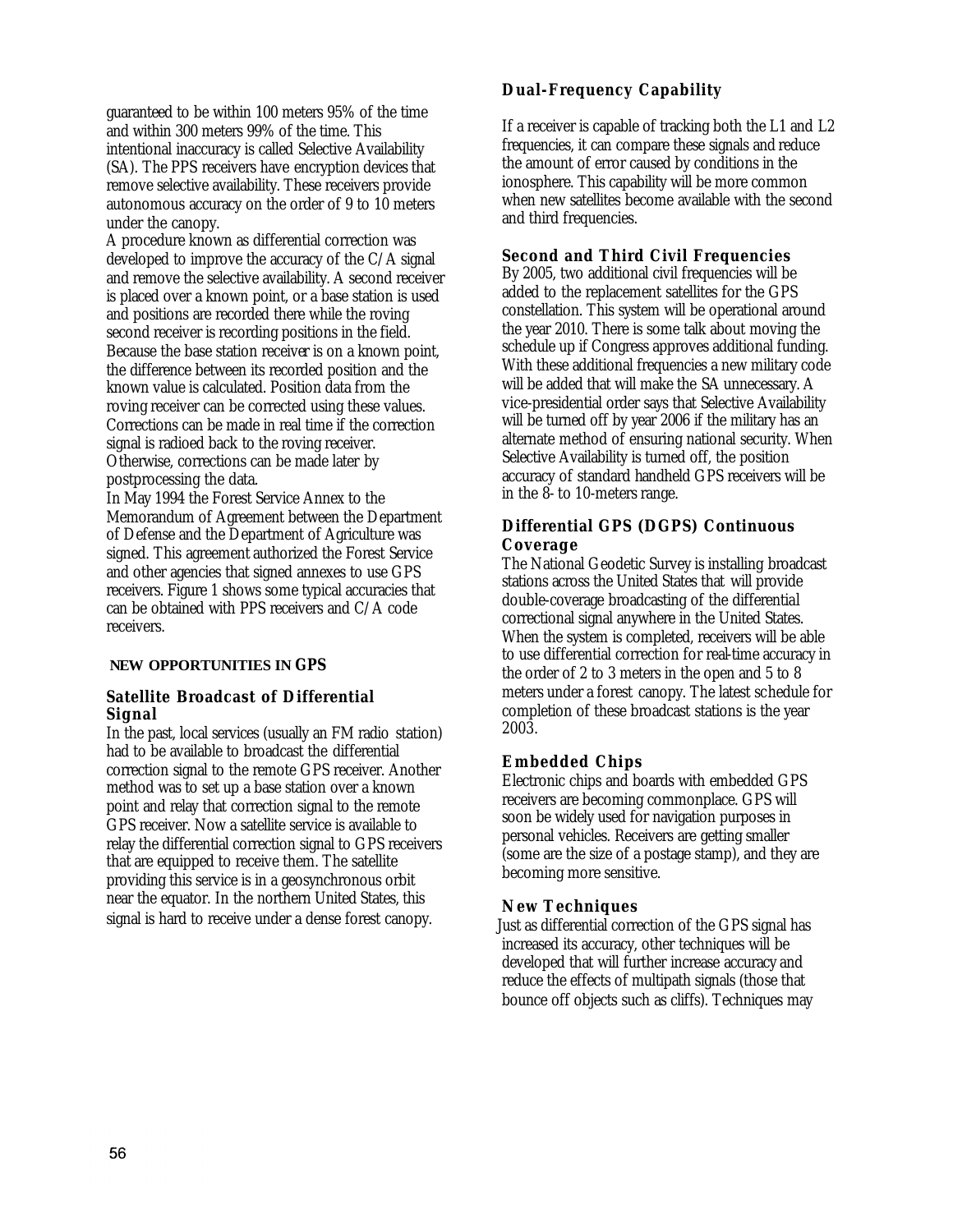be developed for increasing the signal accuracy under the forest canopy.

## **PRECISION AGRICULTURE**

Precision agriculture uses GPS technology to record locations on agricultural fields and Geographic Information System, GIS, technology to store information about those locations to increase agricultural yields, precisely apply fertilizers and pesticides, and fine tune other agricultural practices. Precision agriculture allows farmers and ranchers to manage land by the square meter instead of the square mile.

### **The Components of Precision Agriculture**

*Observation-This* takes place throughout the year. Tasks such as soil mapping, weed mapping, pest mapping, and recording crop growth, rainfall, and other unique conditions fall into this category. These observations need to be added to the database. *Analysis* The database of observed events needs to be put in a GIS. This information is updated periodically to keep the database current. *Timely and Precise Response to Fine-Scale Variation*With the use of variable rate technology, different parts of a field can receive different rates of spray or fertilizer. Matching the needs with the product is one of the benefits of precision agriculture.

*Assessment-A* harvest-yield monitor allows the field's productivity to be determined. Because the yield in different parts of the field is known, a manager can see if variable rate application produced the desired results. By reviewing all the information, better management decisions can be made. The return on investment can be determined in dollars per acre rather than on total production costs.

## **Uses of Precision Agriculture in the Agricultural System**

*Land preparation -GPS* can be used to provide more accurate leveling of the seedbed for floodirrigated lands. It can be used to provide more accurate control of agricultural machinery, reducing overlap and requiring fewer passes to perform a field operation.

*Crop Monitoring, Pest Management, and Irrigation Water Management-At* different times during the growing cycle, the crop can be monitored for

moisture stress, insect infestation, and weeds. Tasks such as irrigation, spraying, and cultivation can be performed only on the areas of a field that require them.

*Soil and Nutrient Monitoring* After soil fertility has been tested across a field, a GIS map can show the fertility of the soil, the soil type, and nutrient deficiency at different areas in the field. Soil amendments such as sulfur, lime or organic material and fertilizer can be applied only to areas that need them. When crop yields are compared with soil and nutrient information for specific areas, it may be possible to determine that certain crops are more suited to different soil types and would do better in fields with those soil types.

*Conservation PracticesGIS* information concerning soil productivity and erodibility could be used to control implements so the soil is not tilled in highly erodible areas.

#### **POSSIBLE USES OF PRECISION AGRICULTURE TECHNIQUES FOR NURSERIES**

Some precision agriculture techniques may not apply to nurseries because nurseries are much smaller than the typical farm. The nursery manager has a much better idea of the fertility of seedbeds, irrigation needs, and pest invasions than the typical farmer would have. Seedling lots are usually small. Hand markers can be placed to marl different lots. However, some possibilities do exist for use of precision agriculture techniques in nurseries. *Monitoring Source for Tree* Seed-The seed source fox seedlings should be located near the area where the seedlings are to be planted after they are taken from a nursery. The GPS position of the seed source would provide a manager information on where the seed was harvested. A database could be built recording potential seed sources and their positions for future use.

*Outplacing Seedlings-It* would be valuable to know where lots of different seedlings are placed in the forest. If different growing practices have been used for various seedlings, an easy way of monitoring seedling performance would be to observe their growth in the location where they were planted.